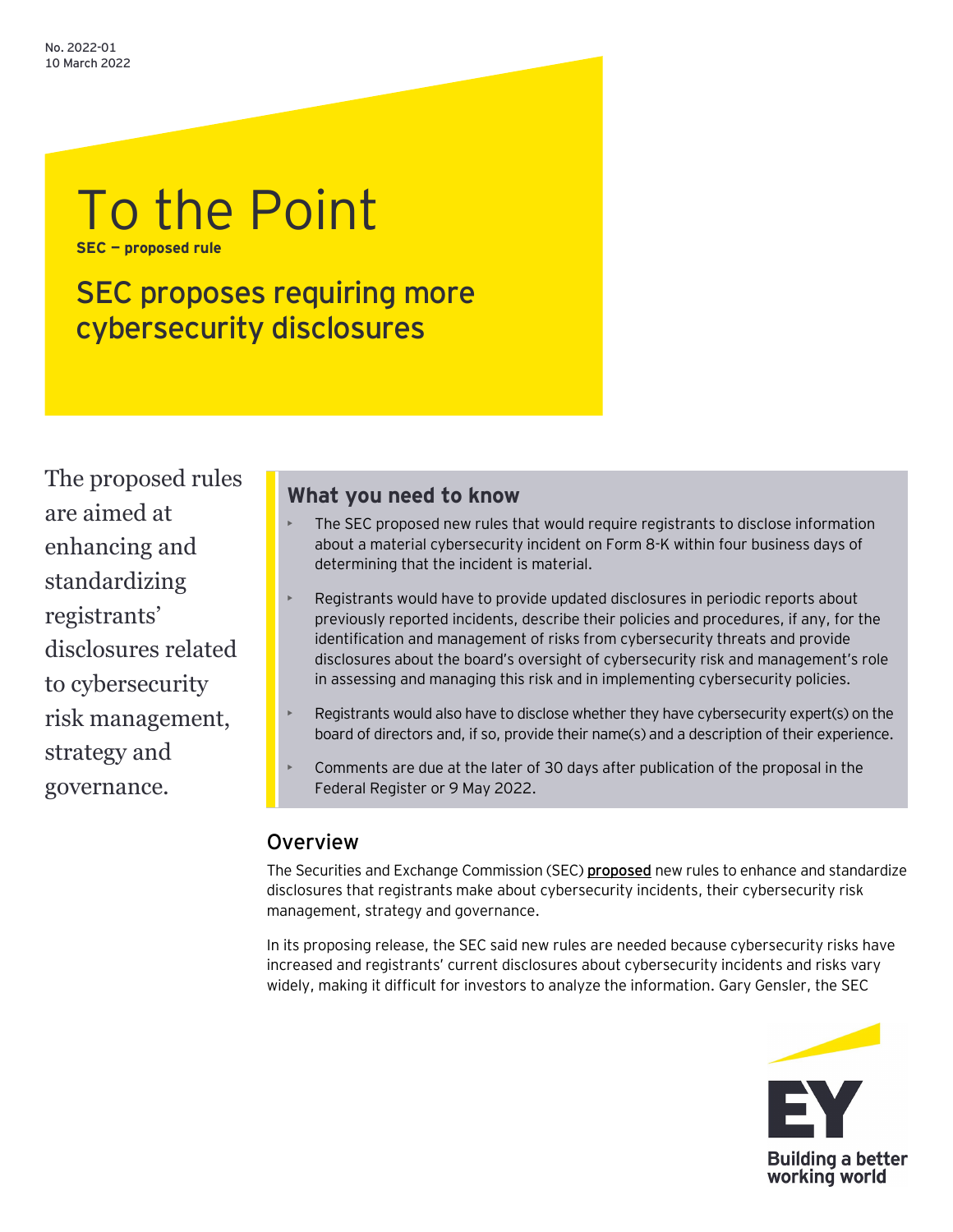chair, noted that the SEC has also proposed requiring registered investment advisers and funds to make more cybersecurity disclosures.

The proposed rules would codify many of the concepts in the interpretive guidance on cybersecurity that the SEC issued in 20[1](#page-3-0)8 (the 2018 Interpretive Release<sup>1</sup>) and in the Division of Corporation Finance's [2](#page-3-1)011 staff guidance<sup>2</sup> on cybersecurity disclosures. But it would also go beyond that guidance, requiring more disclosures about cybersecurity risk governance and the board's expertise in that topic.

The proposed rules would apply to nearly all registrants that are required to file periodic reports (e.g., Form 10-K, Form 20-F) with the SEC, including smaller reporting companies and foreign private issuers (FPIs).

## Key considerations

## **Incident disclosures**

## *Form 8-K reporting requirements*

The proposed rules would amend Form 8-K to add Item 1.05, which would require registrants to disclose a material cybersecurity incident within four business days of determining that a cybersecurity incident is material, rather than the date they discover the incident.

The proposed rules would require registrants to disclose the following information about such material incidents in Form 8-K, to the extent it is known at the time of the filing:

- When the incident was discovered and whether it is still ongoing
- A brief description of the nature and scope of the incident
- Whether any data was stolen, altered, accessed or used for any other unauthorized purposes
- The effect of the incident on the registrant's operations
- Whether the registrant has remediated or is currently remediating the incident

The proposing release includes examples of cybersecurity incidents that may trigger Form 8-K reporting, including an unauthorized incident that compromised a registrant's confidential data and an unauthorized incident that caused a registrant to lose control of its operational technology system.

The proposing release states that what constitutes materiality for purposes of determining whether an incident must be reported in a Form 8-K would be consistent with the Supreme Court definition of materiality, and registrants would need to thoroughly and objectively evaluate the total mix of information, taking into consideration all relevant facts and circumstances of the cybersecurity incident, including both quantitative and qualitative factors.

The proposing release also clarifies that a registrant would not be expected to publicly disclose specific, technical information about its planned response to the incident or its cybersecurity systems, related networks and devices, or potential system vulnerabilities in such detail that it would impede its response or remediation of the incident.

When a registrant is under an ongoing internal or external investigation by law enforcement authorities, a timely filed Form 8-K would still be required if the registrant has experienced a material cybersecurity incident.

The proposed rules would require registrants to provide updated information to investors in Forms 10-Q and 10-K on previously disclosed material cybersecurity incidents.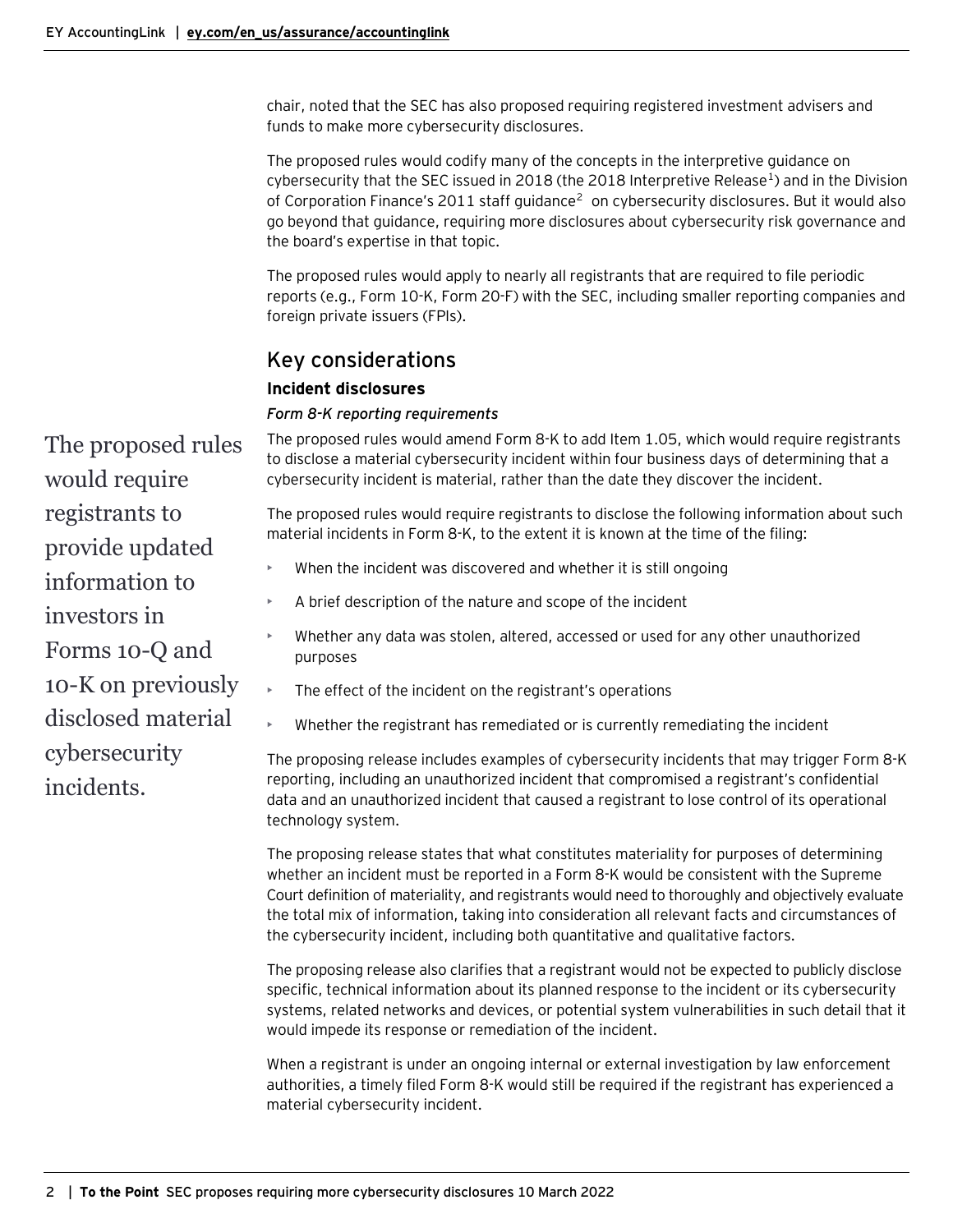## How we see it

In its 2018 Interpretive Release, the SEC said registrants had an obligation to use Form 8-K to disclose information about material incidents. Although the proposal would formalize the timing and specify the content and location of cybersecurity incident disclosure, the use of materiality as the threshold for providing disclosure about incidents would not change.

#### *Updates to previously filed Form 8-K disclosure in periodic reports*

The proposed rules would add Item 106(d) to Regulation S-K to require registrants to provide updates in Forms 10-Q and 10-K on previously disclosed material cybersecurity incidents. Item 106(d) would also require registrants to disclose when a series of previously undisclosed individually immaterial cybersecurity incidents become material in the aggregate. In this situation, a registrant would be required to disclose the same information as described above for the Form 8-K reporting of material cybersecurity incidents.

The proposed rules identify the minimum disclosure that should be provided in Forms 10-K and 10-Q, such as any material impact of the incident on the registrant's current operations and financial condition or potential future impact, whether the registrant has remediated or is remediating the incident, and any changes to the registrant's cybersecurity policies and procedures due to the incident.

The proposed rules also would amend Form 20-F to require FPIs to provide similar cybersecurity disclosures.

## How we see it

Although the SEC provided an example of a series of undisclosed individually immaterial cybersecurity incidents to illustrate how such events could become material in the aggregate, we expect that the SEC will get feedback from companies and other stakeholders to clarify how this guidance should be implemented.

### **Risk management, strategy and governance disclosures**

The proposed rules would add Item 106 to Regulation S-K, and Item 16J to Form 20-F, to require registrants to disclose their cybersecurity risk management, strategy and governance.

### *Risk management and strategy*

The proposed rules would require registrants to disclose their policies and procedures, if any, to identify and manage cybersecurity threats, including operational risks, intellectual property theft, fraud, extortion, harm to employees or customers, violation of privacy laws and other litigation and legal risk, and reputational risk. For example, a registrant would have to disclose whether it has a risk assessment program and, if so, describe the program, disclose whether it uses assessors, consultants, auditors or other third parties in connection with any cybersecurity risk assessment program, and disclose whether cybersecurity risks are considered part of its business strategy, financing planning and capital allocation.

### *Governance*

The proposed rules would also require registrants to disclose the board's role in overseeing cybersecurity risk and management's involvement in assessing and managing cybersecurity risk and implementing cybersecurity policies, procedures and strategies.